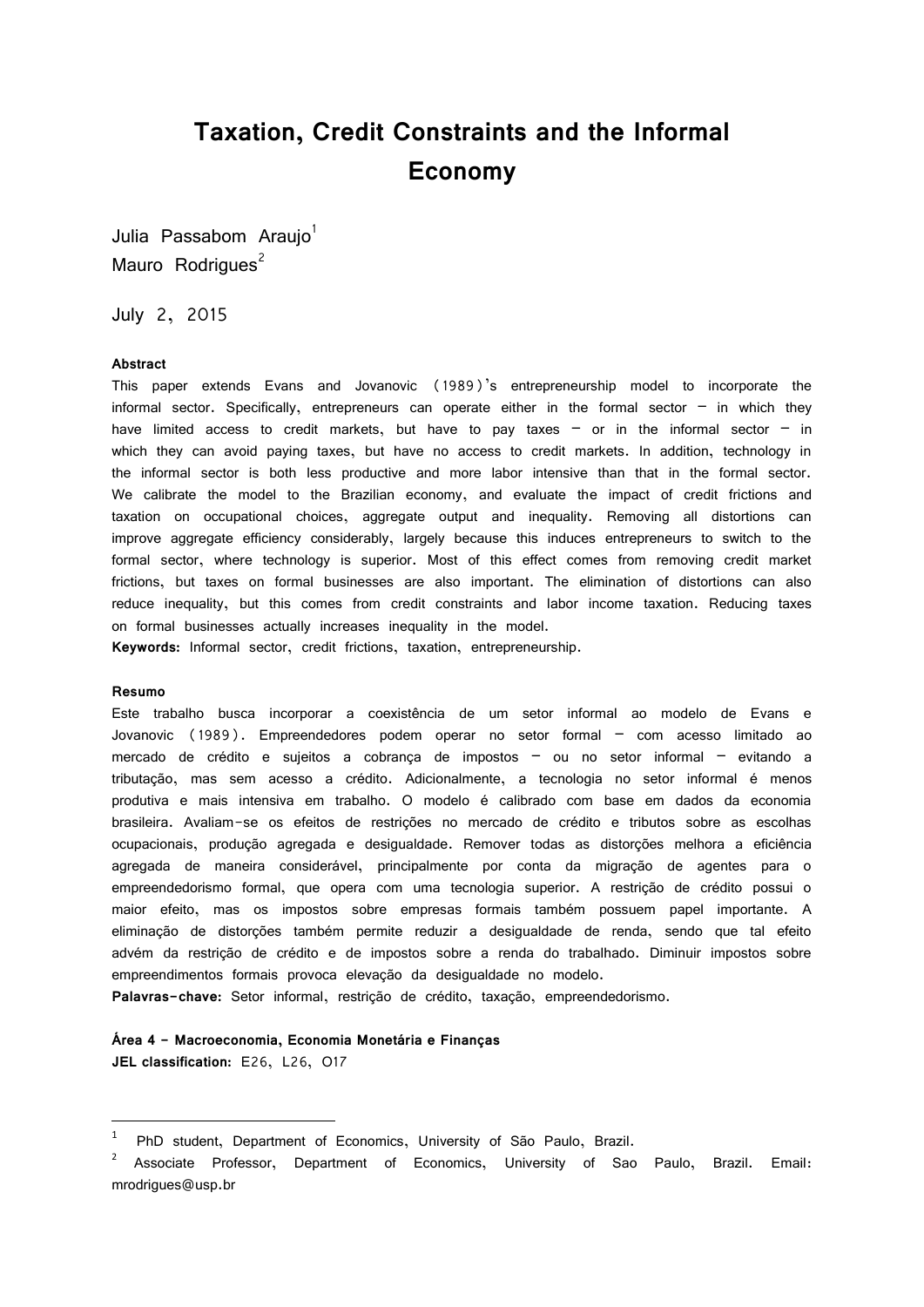# 1 Introduction

Large informal sectors are a distinctive feature of developing economies.<sup>1</sup> Firms operate informally as a means of avoiding regulations and taxation. However, there are costs to this action, such as lack of access to formal credit markets and to the legal system. Moreover, there is evidence suggesting that firms in the informal sector are also less productive (De Paula and Scheinkman, 2006).

In the present paper, we explore some elements of this tradeoff by embedding a standard entrepreneurship model (Evans and Jovanovic, 1989) with an informal sector. Specifically, there are two sectors: the formal sector and the informal sector. In the formal sector, entrepreneurs have imperfect access to credit markets and have to pay taxes, while in the informal sector they can evade the payment of taxes but are barred from credit markets. Furthermore, technology is less efficient and more labor intensive in the informal sector.

Agents are heterogeneous in their entrepreneurial talent and wealth. Based on this, they decide between three occupations: wage working, entrepreneurship in the formal sector and entrepreneurship in the informal sector. Differently from Evans and Jovanovic, we also allow wages to be endogenous, which gives rise to nontrivial effects on income distribution.<sup>2</sup> We calibrate the model to approximate features of the Brazilian economy, and evaluate the effects of taxation and credit constraints on efficiency (aggregate output), formalization and inequality.

Taken together, the frictions included in the model are able to generate substantial inefficiency. Particularly, in our basic calibration, aggregate output is 30 percent below that of an undistorted economy. Most of this effect comes from credit constraints on formal entrepreneurs: removing this friction (holding taxes constant) reduces the level of ine¢ ciency to less than 3 percent. Taxation on formal businesses also has an important impact on output: inefficiency is nearly halved when we equal such taxes to zero. These effects come largely from the migration of entrepreneurs from the informal to the formal sector, where productivity is higher.

We also evaluate how taxes on labor income (uniform across sectors) affect total output. Reducing such taxes can actually make the economy less efficient (although the effect is small in magnitude), since it lowers gross wages, thus making the informal sector (which is labor intensive) more attractive.

Removing all frictions also reduces income inequality in the model. This effect is attributed to relaxing borrowing constraints and lowering labor income taxes, which

<sup>&</sup>lt;sup>1</sup>See, for instance, Schneider  $(2005)$ .

 $2<sup>2</sup>$ Gasperini (2010) also considers endogenous wages in Evans and Jovanovic's model.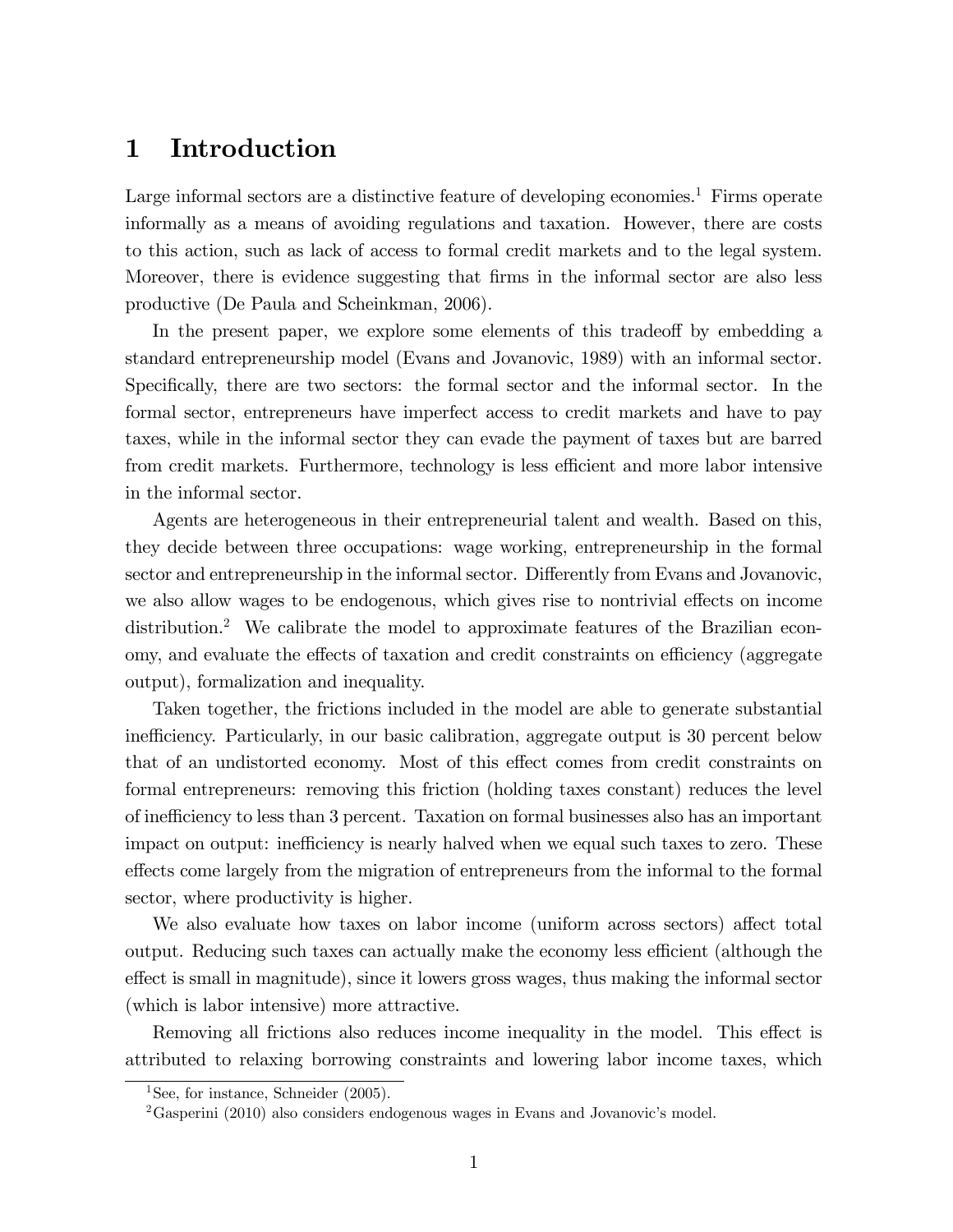contribute to raise wages (the effects on income inequality are basically driven by the behavior of wages, since most of the individuals in the model choose wage working). Eliminating taxes on formal businesses raises inequality, since it stimulates the migration of Örms to the formal sector (less labor intensive), thus lowering labor demand.

Our work is related to a large literature that evaluates the effect of credit market frictions on entrepreneurship (see for instance Evans and Jovanovic, 1989; Blanchflower and Oswald, 1998; Paulson and Townsend, 2004; Buera, 2008). Our main contribution is to add two different sectors (formal and informal) to the classic model of Evans and Jovanovic. This allows us to analyze not only the effect of credit constraints, but also of taxation. Moreover, these effects can be larger than in a model with a single sector, since changes in parameters induce individuals to switch sectors that have different technologies.

The focus on efficiency is motivated by the literature on misallocation (Hsieh and Klenow, 2007; Restuccia and Rogerson, 2008), especially Jeong and Townsend (2007) and Banerjee and Moll (2010), which analyze the effect of credit market frictions on aggregate productivity. Regarding the effect on inequality, our work is particularly related to Cagetti and De Nardi (2006). Once more, considering the informal sector can amplify the effect of such frictions, since they influence the sector (and therefore technology) in which individuals choose to operate. The present study is also related to papers that model the informal sector, such as Rauch (1991), Amaral and Quintin (2006) and De Paula and Scheinkman (2009).

The rest of the paper is organized as follows. Section 2 describes the model. Section 3 explains how the model was calibrated to the Brazilian economy. Section 4 presents simulations regarding changes in credit frictions and taxation, and analyzes the effects on efficiency, occupational choice and inequality. Section 5 concludes.

## 2 Model

Our starting point is the model proposed by Evans and Jovanovic (1989). Specifically, there is a set of individuals, heterogeneous on their wealth and entrepreneurial talent. Each of them chooses either to be an entrepreneur or a wage worker. To become an entrepreneur, the individual may need to borrow resources. The presence of borrowing constraints then implies that occupational choice depends not only on entrepreneurial talent, but also on wealth.

We add to Evans and Jovanovic (1989) by introducing two different sectors in which the entrepreneur can operate: the formal sector and the informal sector. In the former,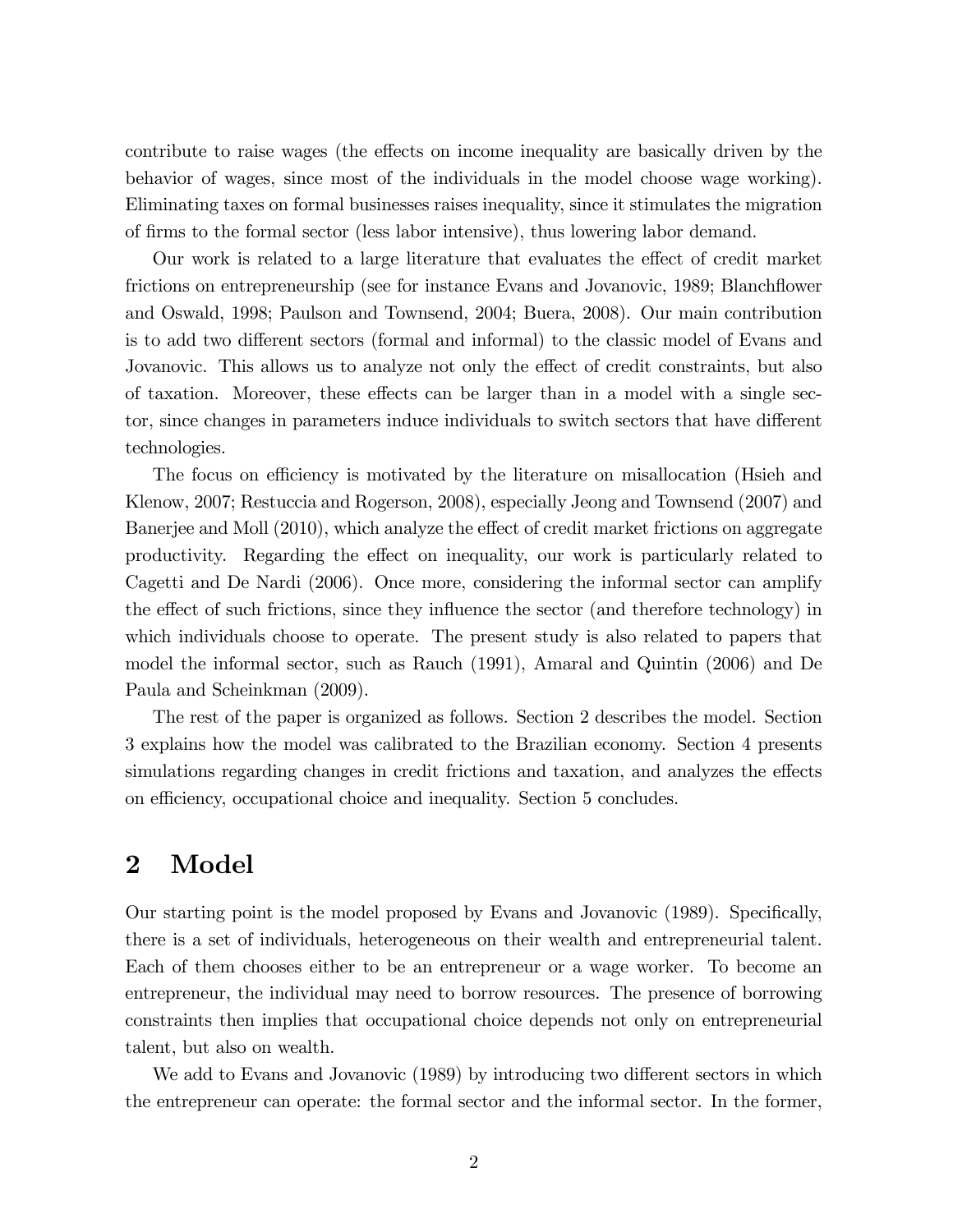the entrepreneur may borrow a limited amount of resources to finance her business but has to pay taxes, whereas in the informal sector the individual can evade the payment of taxes, but has to rely exclusively on her wealth (she has no access to credit markets). We consider a small open economy, so that the interest rate is exogenously fixed. Nonetheless, differently from Evans and Jovanovic (1989), wages are set according to a market clearing condition.

### 2.1 Technology

There is a continuum of mass 1 of individuals, which are heterogeneous in two dimensions: entrepreneurial talent  $-\theta \in [0,\infty)$  – and wealth  $-z \in [0,\infty)$ . They are distributed in the population according to the pdf  $f(\theta, z)$ . Output is homogeneous and may be either produced in the formal sector or in the informal sector. An entrepreneur of talent  $\theta$ operating in the formal sector combines capital  $(K_f)$  and labor  $(L_f)$  to generate output using the following technology:

$$
Y_f = \theta \left( K_f^{\alpha} L_f^{1-\alpha} \right)^{\gamma}
$$

where  $\gamma \in (0,1)$  is a span of control parameter, as in Lucas (1978). For this same entrepreneur, production in the informal sector is given by:

$$
Y_i = \psi \theta \left( K_i^{\beta} L_i^{1-\beta} \right)^{\gamma}
$$

where  $K_i$  and  $L_i$  stand for the amounts of capital and labor employed the entrepreneur in this sector, and  $\psi$  is a parameter that does not depend on  $\theta$ . We assume  $0 < \psi < 1$ and  $\beta < \alpha$ , that is, production in the informal sector is both less productive and more labor intensive.<sup>3</sup>

### 2.2 The formal sector

If a person decides to be an entrepreneur in the formal sector, she may need external funds to finance her capital. However, there are credit constraints: an agent can borrow up to a multiple of her wealth. Specifically, an individual with wealth  $z$  is able to borrow at most  $(\lambda - 1)z$ , where  $\lambda \in [1,\infty)$  is a parameter that measures how lax is the borrowing constraint. The entrepreneur then has this amount plus her own wealth  $\overline{\phantom{a}}$ that is,  $(\lambda - 1)z + z = \lambda z$  – available for investment. This implies that the capital stock employed by her firm  $(K_f)$  cannot exceed  $\lambda z$ .

<sup>3</sup>We follow Amaral and Quintin (2006) when assuming that the informal sector is labor intensive.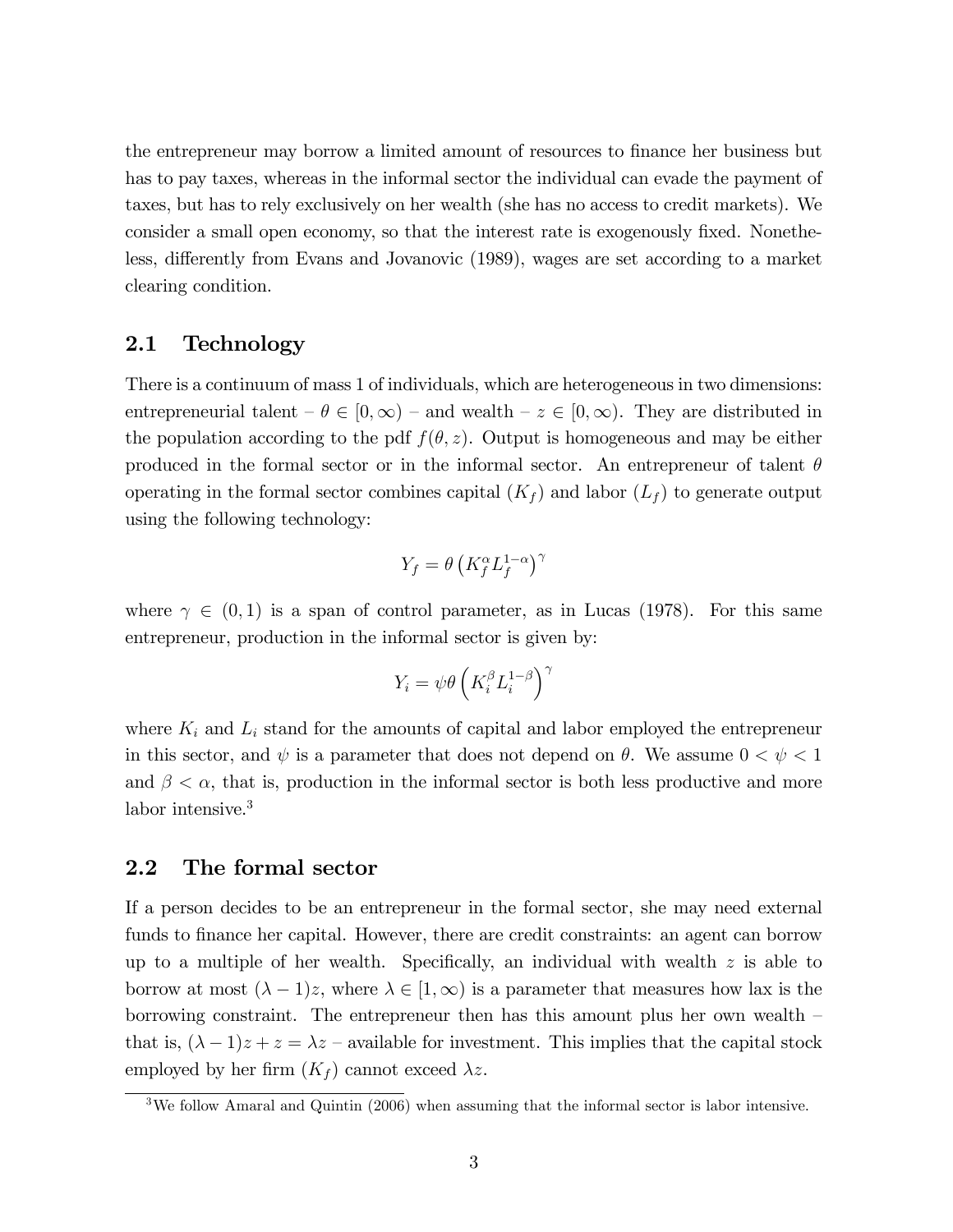Net earnings of a formal entrepreneur with wealth z and talent  $\theta$  are given by:

$$
\pi_f(\theta, z) = \max_{K_f, L_f} \{ (1 - \tau_f) \theta \left( K_f^{\alpha} L_f^{1-\alpha} \right)^{\gamma} - w L_f - r(K_f - z) + T : 0 \le K_f \le \lambda z \}
$$

where  $\tau_f$  is the tax rate on output (if produced in the formal sector), w is the wage rate,  $r-1$  is the real interest rate and T is a lump-sum transfer. Tax revenues are distributed uniformly across the population in a lump-sum fashion. In other words, T depends neither on the person's characteristics, nor on her occupation. If the borrowing constraint does not bind (unconstrained entrepreneur), optimality conditions imply that:

$$
K_{fu}^{*} = \left[ \frac{\gamma \theta (1 - \tau_{f})}{\left(\frac{r}{\alpha}\right)^{1 - (1 - \alpha)\gamma} \left(\frac{w}{1 - \alpha}\right)^{(1 - \alpha)\gamma}} \right]^{\frac{1}{1 - \gamma}}
$$

$$
L_{fu}^{*} = \left[ \frac{\gamma \theta (1 - \tau_{f})}{\left(\frac{r}{\alpha}\right)^{\alpha\gamma} \left(\frac{w}{1 - \alpha}\right)^{1 - \alpha\gamma}} \right]^{\frac{1}{1 - \gamma}}
$$

which are the amounts of capital and labor chosen by an unconstrained entrepreneur. In this case, the individual uses the efficient quantities of both inputs, and her choice does not depend on wealth. On the other hand, if the entrepreneur is constrained, we have that:

$$
K_{fc}^{*} = \lambda z
$$
  

$$
L_{fc}^{*} = \left[ \frac{\gamma \theta (1 - \tau_f)(1 - \alpha)(\lambda z)^{\alpha \gamma}}{w} \right]^{\frac{1}{1 - \alpha(1 - \gamma)}}
$$

Therefore, if the constraint binds, the entrepreneur's wealth affects the scale of her enterprise. The optimal choice of inputs by an entrepreneur in the formal sector can then be expressed as:

$$
K_f^* = \begin{cases} \lambda z, & \text{if } K_{fu}^* > \lambda z \\ K_{fu}^*, & \text{otherwise} \end{cases}
$$
  

$$
L_f^* = \begin{cases} L_{fc}^*, & \text{if } K_{fu}^* > \lambda z \\ L_{fu}^*, & \text{otherwise} \end{cases}
$$

#### 2.3 The informal sector

The entrepreneur in the informal sector has a problem analogous to that in the formal sector with two key differences: (i) she can evade the payment of taxes ( $\tau_f = 0$ ), and (ii) she has no access to credit markets, having only her own wealth to use as capital  $(\lambda = 1)$ . Net earnings are thus given by:

$$
\pi_i(\theta, z) = \max_{K_i, L_i} \{ \theta \psi \left( K_i^{\beta} L_i^{1-\beta} \right)^{\gamma} - w L_i - r(K_i - z) + T : 0 \le K_i \le z \}
$$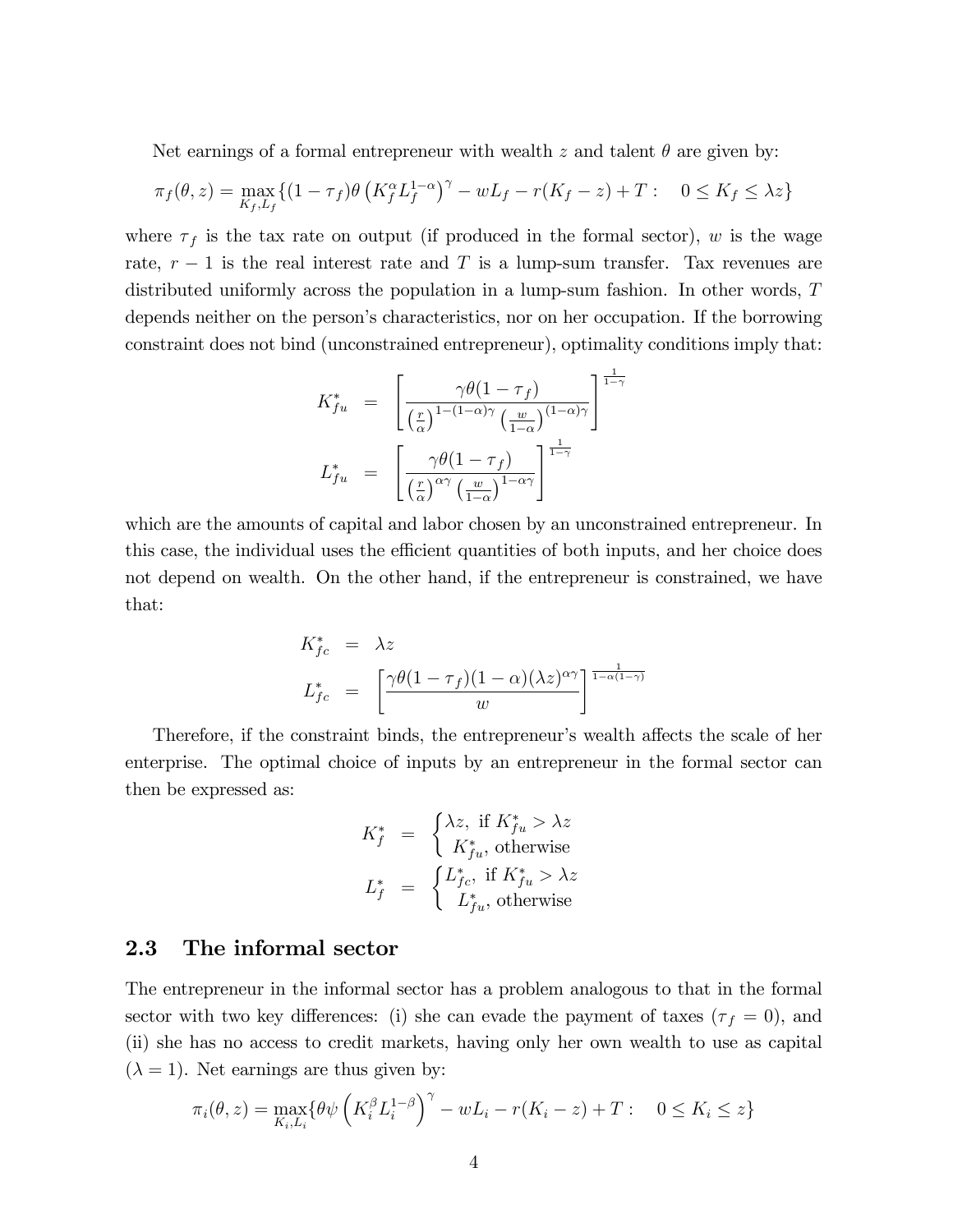The optimal choice of inputs by an unconstrained entrepreneur is then:

$$
K_{iu}^{*} = \left[ \frac{\gamma \psi \theta}{\left(\frac{r}{\beta}\right)^{1 - (1 - \beta)\gamma} \left(\frac{w}{1 - \beta}\right)} \right]^{\frac{1}{1 - \gamma}}
$$

$$
L_{iu}^{*} = \left[ \frac{\gamma \psi \theta}{\left(\frac{r}{\beta}\right)^{\beta \gamma} \left(\frac{w}{1 - \beta}\right)} \right]^{\frac{1}{1 - \gamma}}
$$

while a constrained entrepreneur chooses:

$$
K_{ic}^{*} = z
$$
  

$$
L_{ic}^{*} = \left[\frac{\gamma \psi \theta (1 - \alpha) z^{\beta \gamma}}{w}\right]^{\frac{1}{1 - \beta (1 - \gamma)}}
$$

The optimal decision of an entrepreneur in the informal sector is then summarized by:

$$
K_i^* = \begin{cases} z, & \text{if } K_{iu}^* > z \\ K_{iu}^*, & \text{otherwise} \end{cases}
$$
  

$$
L_f^* = \begin{cases} L_{ic}^*, & \text{if } K_{iu}^* > z \\ L_{iu}^*, & \text{otherwise} \end{cases}
$$

### 2.4 Wage worker

A person who decides to be a wage worker receives the wage (net of taxes), the lumpsum transfer and interest on her wealth, which is lent to entrepreneurs that need external funds. Each wage worker supplies one unit of time inelastically. In other words, labor income does not depend on entrepreneurial talent. Following Amaral and Quintin (2006), we suppose no segmentation in the labor market, so that wages are equalized across sectors. Net earnings of a wage worker with wealth z are then:

$$
\pi_w(z) = (1 - \tau_n)w + rz + T
$$

where  $\tau_n$  is the tax rate on labor income.<sup>4</sup>

<sup>&</sup>lt;sup>4</sup>In the model  $\tau_f$  drives the wedge across sectors. We assume that the tax on labor income is uniform across sectors (that is, it has to be paid independently of the sector the worker chooses), so that  $\tau_n$  does not capture this wedge as well.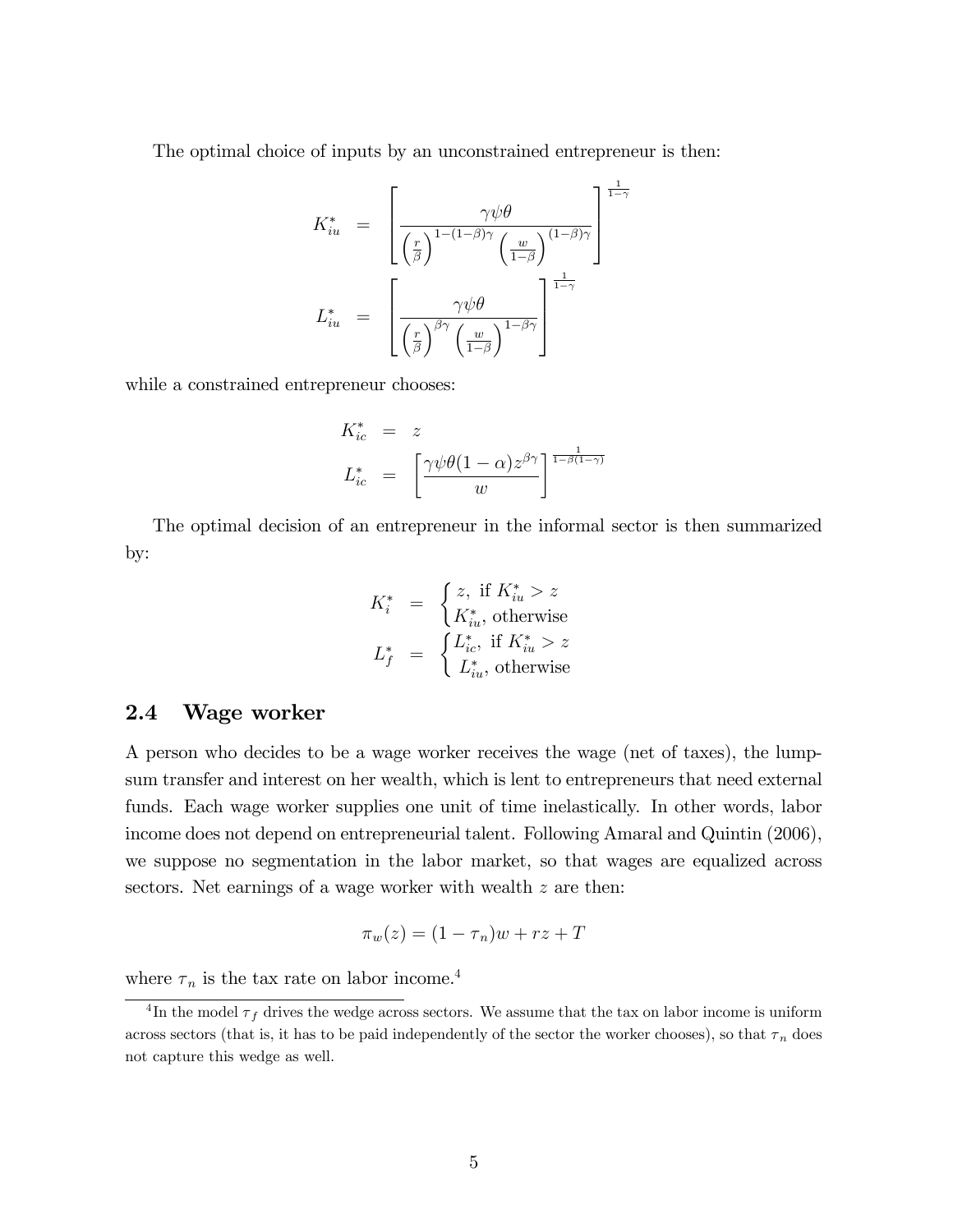### 2.5 Equilibrium

The decision of each agent is static. Given talent and wealth, she chooses the occupation which gives her the highest net income: wage worker, entrepreneur in the formal sector, or entrepreneur in the informal sector. Therefore,  $\pi(\theta, z) = \max{\pi_f(\theta, z), \pi_i(\theta, z), \pi_w(z)}$ are the net earnings of an individual with wealth z and talent  $\theta$ . The fraction of agents opting for each occupation  $j \in \{f, i, w\}$  is:

$$
O_j = \int \int 1\{\pi(\theta, z) = \pi_j(\theta, z)\} f(\theta, z) d\theta dz
$$

where the subscripts  $f, i$  and w stand for entrepreneur in the formal sector, entrepreneur in informal sector and wage worker, respectively. The equilibrium wage is such that:

$$
O_f + O_i + O_w = 1
$$

and that the supply of labor from wage workers (left-hand side of the equation below) is equal to the demand for labor from formal and informal entrepreneurs (right-hand side):

$$
O_w = \int \int 1\{\pi(\theta, z) = \pi_f(\theta, z)\} L_f^* f(\theta, z) d\theta dz + \int \int 1\{\pi(\theta, z) = \pi_i(\theta, z)\} L_f^* f(\theta, z) d\theta dz
$$

Furthermore, since tax revenues are transferred back uniformly to the agents, we have that:

$$
T = \int \int 1\{\pi(\theta, z) = \pi_f(\theta, z)\} \tau_f \theta \left(K_f^{*\alpha} L_f^{*1-\alpha}\right)^{\gamma} f(\theta, z) d\theta dz + O_w \tau_n w
$$

where the terms on the right-hand side are the proceeds from taxation on formal entrepreneurs and on labor income, respectively.

# 3 Calibration

Our main objective is to understand the effects of taxation and borrowing constraints on occupation choice, aggregate efficiency and inequality, in an environment in which a significant fraction of output is produced in the informal sector. To do so, we calibrate the model to approximate some features of the Brazilian economy. Along with values for the model's parameters, we need functional forms for the distributions of wealth and entrepreneurial talent.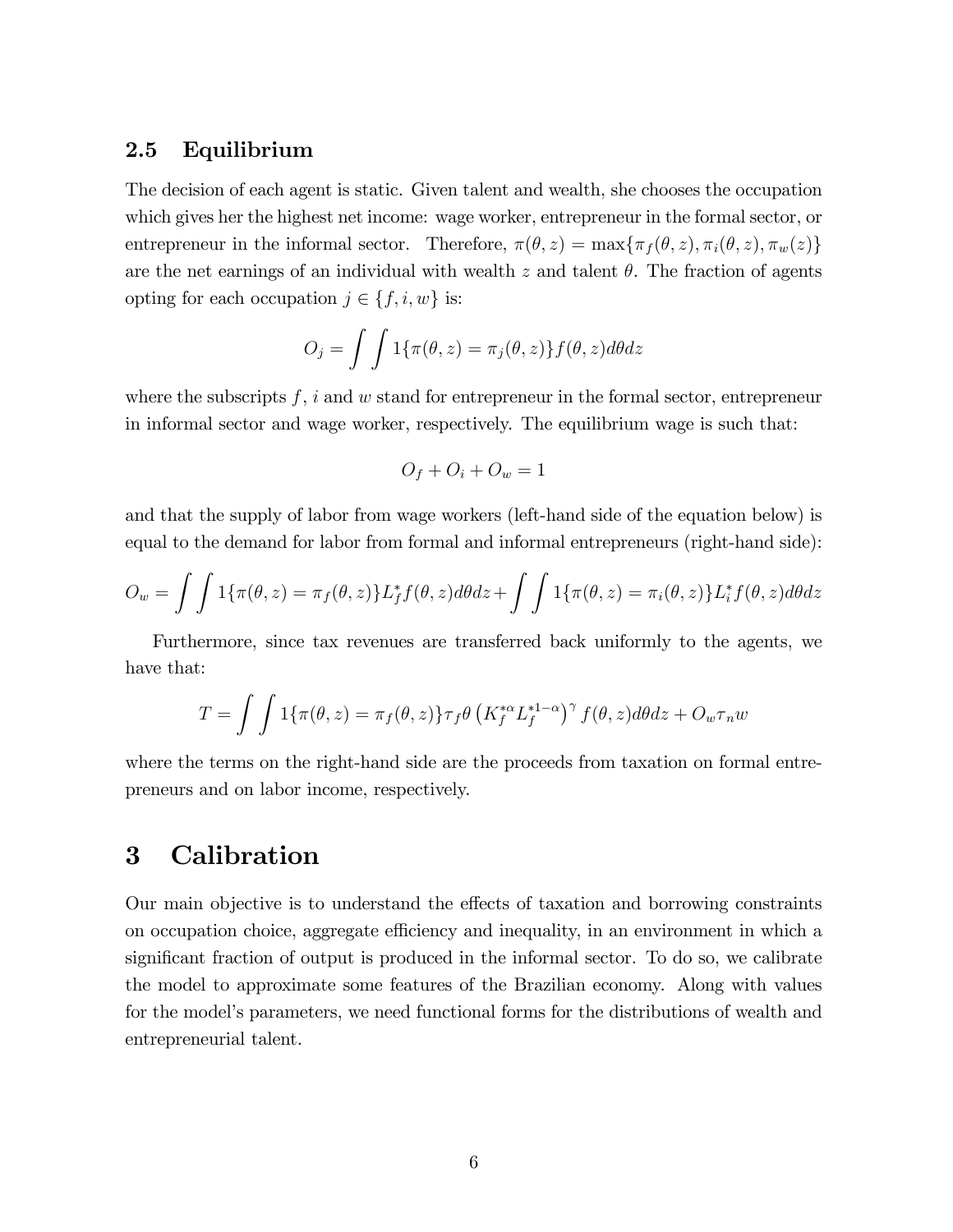#### 3.1 Parameter values

Table 1 presents our baseline calibration for the model's parameters. Some of these values were chosen in conformity with the literature, while others were set to replicate features of the Brazilian economy. Specifically, we choose  $\lambda = 2$  for our borrowing constraint parameter, which means that the amount borrowed by a formal entrepreneur cannot be larger than the value of her own wealth. This value is in line with Paulson, Townsend and Karaivanov (2006)'s study on the Thai economy. Buera (2008) and Evans and Jovanovic (1989) use similar values for the U.S.

|               | Parameter Description                |                             | Value Source                       |
|---------------|--------------------------------------|-----------------------------|------------------------------------|
| $\lambda$     | Borrowing constraint parameter       | $\mathcal{D}_{\mathcal{L}}$ | Paulson et al $(2006)$             |
| $\tau_n$      | Tax rate on labor income             | 0.176                       | Pereira and Ellery (2011)          |
| $\tau_f$      | Tax rate on formal businesses        | 0.345                       | Pereira and Ellery (2011)          |
| $\alpha$      | Formal sector technology parameter   | 0.35                        | Gollin $(2002)$ and Buera $(2008)$ |
| $\beta$       | Informal sector technology parameter | 0.25                        | Amaral and Quintin (2006)          |
| $\psi$        | Informal sector technology parameter | 0.7                         |                                    |
| $\gamma$      | Span of control parameter            | 0.65                        | Hsieh and Klenow $(2007)$          |
| $\mathcal{r}$ | Real interest rate (plus 1)          | 1.0795                      | Average for Brazil (2003-2009)     |

Table  $1$  – Parameter values

As for the production parameters, we follow Gollin (2002) and Buera (2008) and set  $\alpha = 0.35$ . The analogous parameter for the informal sector is  $\beta = 0.25$  (Amaral and Quintin, 2006; Pessoa and Pessoa, 2006). We choose  $\gamma = 0.65$  for the span of control parameter, which is close to the value used by Hsieh and Klenow (2007). The parameter  $\psi$  is set at 0.7. This value guarantees that both sectors are active in our baseline calibration.

Tax rates on wages and formal output were set at  $\tau_n = 0.176$  and  $\tau_f = 0.345$ . These values were estimated by Pereira and Ellery (2011) for the Brazilian economy. Finally, based on the average Brazilian real interest rate between 2003 and 2009, we set  $r = 1.0795.^5$ 

<sup>&</sup>lt;sup>5</sup>To calculate the annual real interest rate, we use the short-term nominal interest rate (SELIC) in annual terms, targeted by Brazilian Central Bank for monetary policy purposes, minus the annual rate of CPI inflation (IPCA).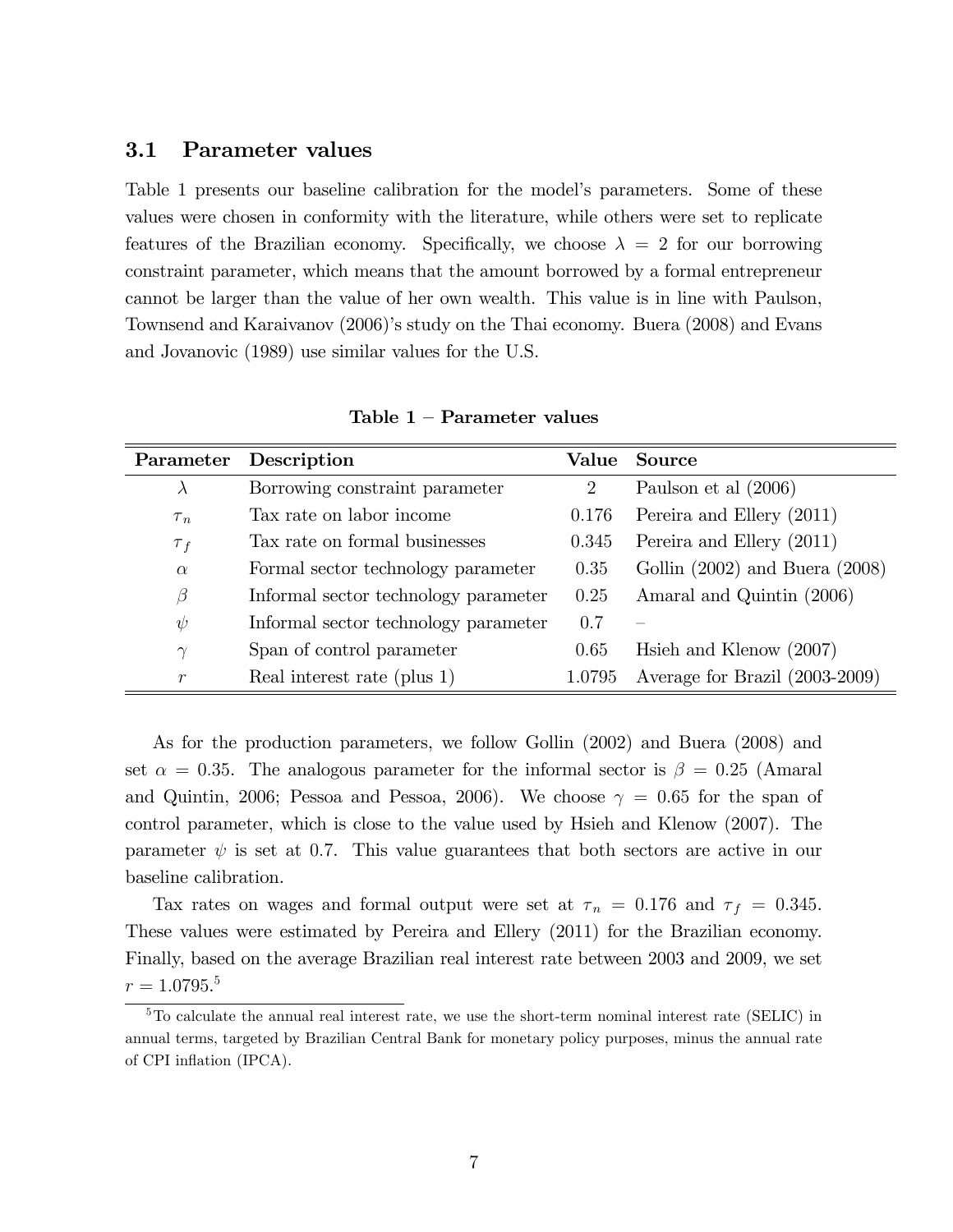#### 3.1.1 Distribution of wealth and entrepreneurial talent

We suppose that wealth and talent are independently distributed. Regarding wealth, we choose a log-normal distribution, i.e.,  $\log z \sim N(\mu_z, \sigma_z^2)$ . The standard deviation  $\sigma_z$  can be mapped into the Gini index through the following formula:

$$
Gini = 2\Phi(\sigma_z/\sqrt{2}) - 1
$$

where  $\Phi(\cdot)$  is the cdf of the normal distribution. To our knowledge there are no wealth surveys in Brazil, which could provide direct estimates of the wealth Gini index. Davies et al (2011) use data from countries with wealth surveys to project the wealth Gini of other countries. For Brazil, their estimate is 0:784. We use this value to calibrate  $\sigma_z = 1.75$ .

Entrepreneurial talent is an unobservable variable. Our strategy is to assume a uniform distribution  $-\theta \sim U(0, A)$  – and calibrate the parameter A, along with the parameter  $\mu_z$  from the wealth distribution, using statistics from the Brazilian economy. Specifically, for several combinations of A and  $\mu_z$ , we simulate the model and compute the following objects: (i) share of informal output in GDP, (ii) share of wage workers in population, and (iii) share of wages in GDP. From the data, we approximate (i) using the Underground Economy Index (Indice de Economia Subterrânea), from the Getulio Vargas Foundation. The share of wage workers in the population comes from the Brazilian Household Survey and corresponds to the fraction of employees on total employment. Finally, the share of wages in GDP comes from the Brazilian National Accounts. Table 2 summarizes these statistics. We target averages between 2003 and 2009, since all three statistics are available in this period.

|  |  | Table $2$ – Statistics used to calibrate distributions of wealth and talent |  |  |
|--|--|-----------------------------------------------------------------------------|--|--|
|  |  |                                                                             |  |  |

|                                        | Value     | Source                                                                                               |
|----------------------------------------|-----------|------------------------------------------------------------------------------------------------------|
| Share of informal sector               |           | 19.89% Índice de Economia Subterrânea                                                                |
| in total output                        |           | Getulio Vargas Foundation                                                                            |
| Share of wage workers<br>in population | $63.79\%$ | Brazilian Household Survey (PNAD), IBGE<br>Share of workers on total employment (people aged $10+$ ) |
| Share of wages in total<br>output      |           | 32.33% Brazilian National Accounts, IBGE                                                             |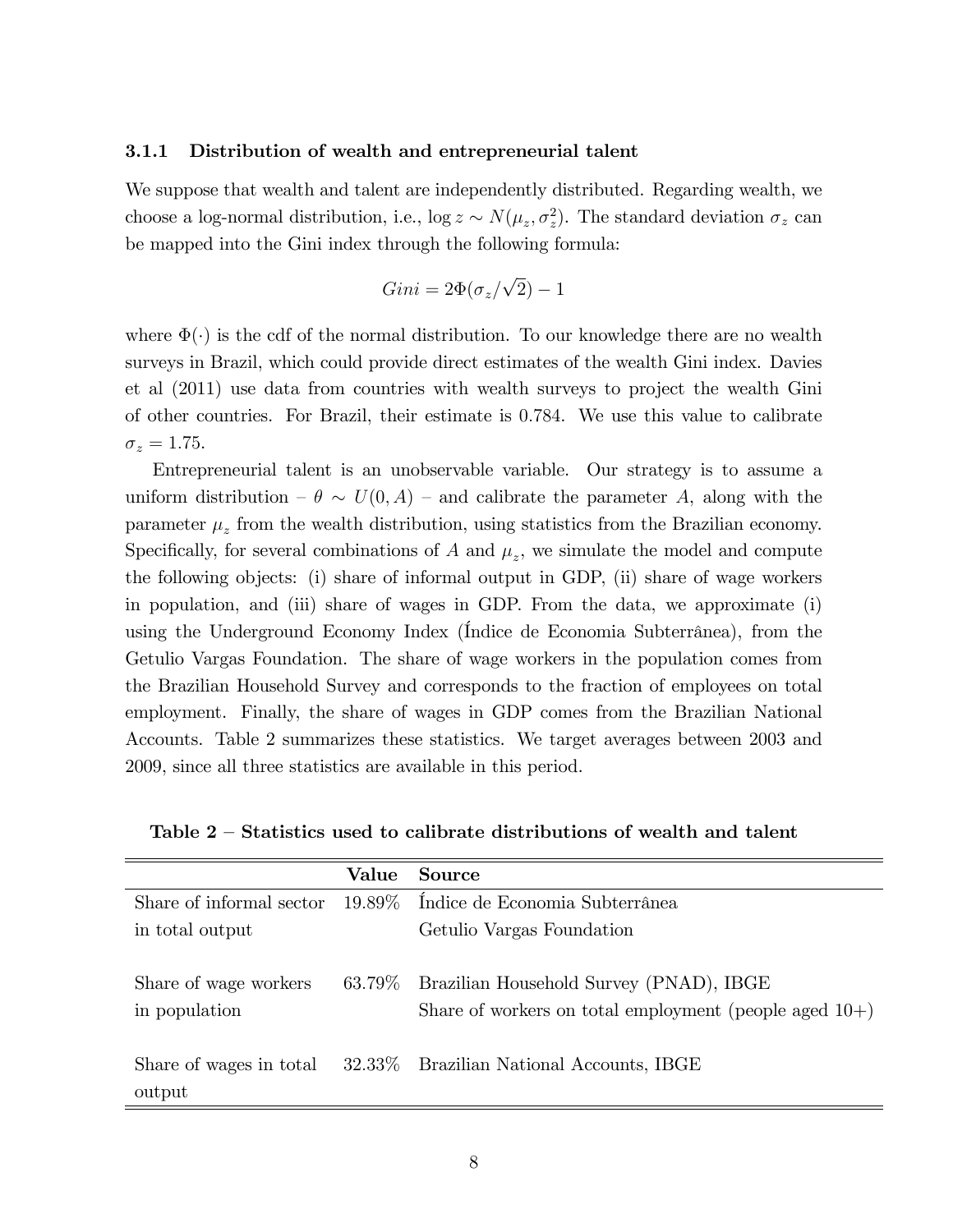For each pair  $(\mu_z, A)$  we simulate the model and compute (i)-(iii), along with the squared difference between each of these objects and their corresponding values in the data, as displayed in Table 2. We choose the pair which minimizes the sum of such squared differences. This yields  $A = 30$  and  $\mu_z = 0.26$ , and completes our calibration.

# 4 Simulations

Our simulations are based on a random draw of 100,000 individuals from the distributions of talent and wealth described above. Before turning to the quantitative implications of the model, we provide some intuition on its inner workings, particularly regarding the effects of credit constraints and taxation on occupational choice.

Figure 1(a) plots agents according to their characteristics and occupational choices, in an environment with no taxes  $(\tau_f = \tau_n = 0)$  and no credit constraints on formal entrepreneurs ( $\lambda = \infty$ ). In this case, all entrepreneurs operate in the formal sector. Moreover, occupational choice depends only on talent: if  $\theta$  is sufficiently high, the individual becomes an entrepreneur; otherwise, she chooses to be a wage worker. All Figures are in the Appendix.

Figure 1(b) introduces the borrowing constraint on formal entrepreneurs. We keep tax rates at zero, so that it is still not optimal to operate in the informal sector. This is the case studied by Evans and Jovanovic (the only difference here is that wages are endogenous). Now occupational choice depends on wealth as well as talent. In particular, there are two margins of inefficiency entailed by the borrowing constraint: (i) the intensive margin, that is, individuals with high  $\theta$  and low z become constrained entrepreneurs and have to operate at scales lower than optimal, and (ii) the extensive margin, that is, some of these high-talent individuals prefer to become wage workers. These effects also reduce the demand for labor and, therefore, equilibrium wages.

Figure 2 introduces, in addition to credit constraints, the second source of friction in the model: taxes on formal entrepreneurs and on labor income. Now the informal sector becomes profitable for some individuals, since they can avoid paying taxes. In particular, for a given level of wealth, the least talented individuals opt for wage working. Increases in talent then induce individuals to become informal entrepreneurs: since their scale is relatively low, they prefer to operate informally in spite of not having access to credit markets. Further increases in  $\theta$  (for the same level of z) are then related to larger scale: access to credit markets becomes essential, thus inducing such individuals to operate in the formal sector.

Table 3 presents some descriptive statistics about our calibrated economy. About 65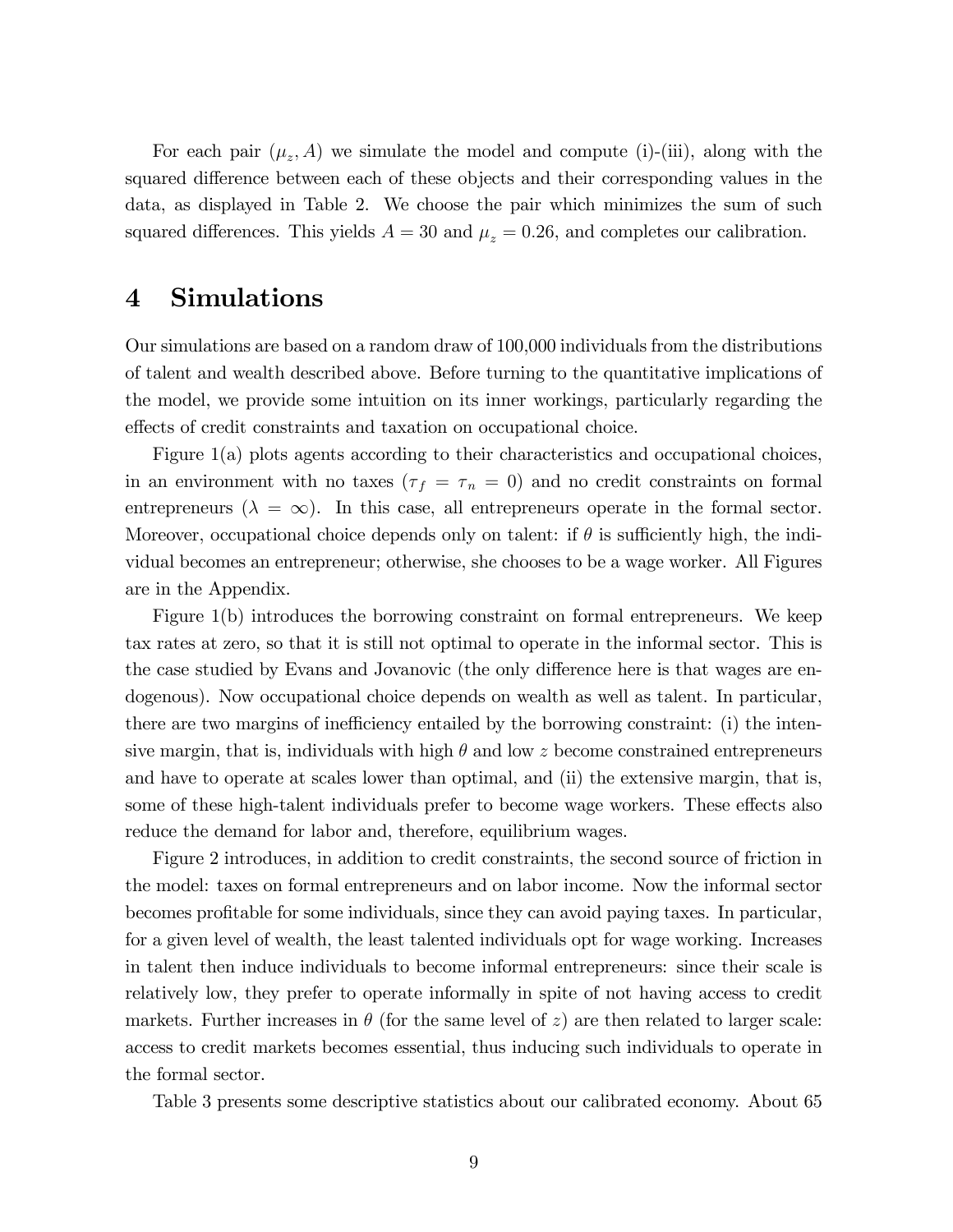percent of all individuals are wage workers, and 18 percent are entrepreneurs operating in the formal sector. The informal sector employs the majority of workers (52.1%), but produces only 22 percent of the output in this economy. This is because such sector is both more labor intensive and less productive than the formal sector. Wage workers are the least talented individual of this economy, while formal entrepreneurs are slightly more talented than informal ones on average. Nonetheless, informal entrepreneurs are wealthier, especially those unconstrained: since these individuals do not need to borrow to operate at the optimal scale, they choose the informal sector in order to avoid paying taxes.

|                     | Wage    |         |         | Formal entrepreneurs | Informal entrepreneurs |         |           |  |
|---------------------|---------|---------|---------|----------------------|------------------------|---------|-----------|--|
|                     | workers | A 11    | Constr. | Unconstr.            | All                    | Constr. | Unconstr. |  |
| Share in population | 65.0    | 18.4    | 17.4    | 1.0                  | 16.6                   | 7.3     | 9.3       |  |
| Mean talent         | 10.1    | 24.6    | 20.7    | 23.5                 | 24.4                   | 26.1    | 22.9      |  |
| Mean wealth         | 5.4     | $1.6\,$ | 1.4     | 3.5                  | 13.3                   | 1.2     | 22.8      |  |
|                     |         |         |         |                      |                        |         |           |  |
| Share in output     |         | 78.0    | 67.9    | 10.1                 | 22.0                   | 8.6     | 13.4      |  |
| Share in employment |         | 47.9    | 44.7    | 3.2                  | 52.1                   | 17.3    | 34.8      |  |

Table  $3$  – Occupational choices  $(\%)$ 

### 4.1 Implications for efficiency

To measure efficiency, we compare our model's total output (formal and informal) to that of an economy with no distortions. Specifically, let  $Y(\lambda, \tau_f, \tau_n)$  be the total output of an economy with parameters  $\lambda, \tau_f$  and  $\tau_n$ . Output in the absence of distortions is given by  $Y(\infty, 0, 0)$ . We define efficiency gap as  $1 - Y(\lambda, \tau_f, \tau_n)/Y(\infty, 0, 0)$ .

Table 4 displays the efficiency gap for selected combinations of tax rates and borrowing constraint parameters. In column (1), both tax rates are zero. Column (2) considers the case in which taxes on formal output are null, but the tax rate on labor income is positive. Column (3) does the opposite, i.e., allows taxes on formal output to be positive, but keeps taxes on labor income at zero. Finally, in column (4) both tax rates are positive. As for the borrowing constraint parameter, along with our calibrated value  $(\lambda = 2)$ , we consider two extreme situations:  $\lambda = \infty$  (that is, without such constraint) and  $\lambda = 1$  (that is, no access to credit markets, even for formal entrepreneurs).<sup>6</sup>

 ${}^{6}$ In all exercises, informal entreprenuers have no access to credit markets.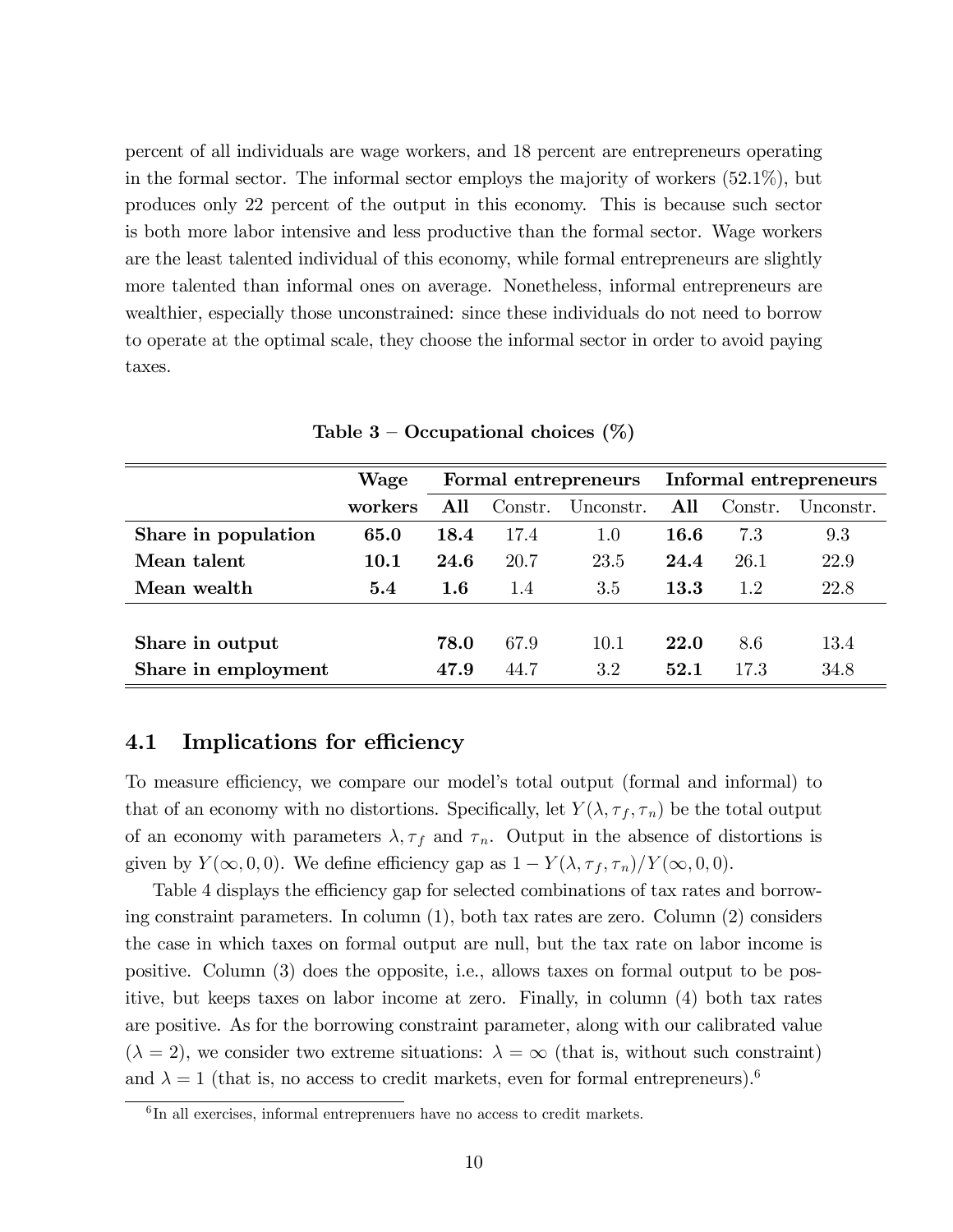|                    | (1)        | (3)<br>(2)                        |                                   | (4)  |
|--------------------|------------|-----------------------------------|-----------------------------------|------|
|                    |            | $\tau_n = 0 \quad \tau_n = 0.176$ | $\tau_n = 0$ $\tau_n = 0.176$     |      |
|                    | $\tau_f=0$ | $\tau_f = 0$                      | $\tau_f = 0.345$ $\tau_f = 0.345$ |      |
|                    |            |                                   |                                   |      |
| $\lambda = \infty$ |            | 0.2                               | 2.6                               | 2.8  |
|                    |            |                                   |                                   |      |
| $\lambda = 2$      | 13.7       | 14.0                              | 30.8                              | 30.0 |
|                    |            |                                   |                                   |      |
| $\lambda = 1$ 19.6 |            | 19.8                              | 45.5                              | 45.6 |

Table  $4$  – Effect of taxes and borrowing constraints on efficiency (%)

The efficiency gap of our calibrated economy is highlighted in bold. The combination of taxes and borrowing constraints generates an efficiency loss of 30 percent, relative to an economy with no distortions. Most of this effect is attributed to borrowing constraints: the efficiency loss is reduced to 2.8 percent, when we make such constraint unimportant (that is, when  $\lambda$  is increased from 2 to infinity), while keeping tax rates constant.

Though smaller in magnitude, the effect of taxes on total output is also substantial: the efficiency loss is nearly halved when one makes both tax rates equal to zero, but keeps  $\lambda = 2$  (column (4) versus column (1)). This effect is basically driven by taxes on formal output (column (4) versus column (2)). When one reduces only the tax rate on labor income to zero (column  $(4)$  versus column  $(3)$ ), the efficiency gap actually increases. This is because the fall in  $\tau_n$  lowers gross wages, thus making the informal sector (which is labor intensive) more attractive. In other words, some entrepreneurs migrate to the informal sector, which is also less productive, leading to a fall in total output.

Notice that this negative effect of  $\tau_n$  is absent in the extreme situations  $\lambda = 1$ and  $\lambda = \infty$ . The reason is that, in these cases, the movement of entrepreneurs across sectors is severely reduced. For instance, when  $\lambda = 1$ , there is no incentive to operate formally, since entrepreneurs do not have access to credit markets in either sector (but in the informal sector they do not pay taxes). Therefore, changes in  $\tau_n$  will not entail movements of individuals across sectors. Similarly, when  $\lambda = \infty$ , there is little incentive to operate informally, which reduces the mass of entrepreneurs reacting to an increase in  $\tau_n$ .<sup>7</sup>

In what follows, we provide further detail on the mechanisms behind the effects tax rates and the borrowing constraint parameter on efficiency.

<sup>&</sup>lt;sup>7</sup>In these cases, a high  $\tau_n$  leads to inefficiency because it distorts the choice between wage working and entreprenuership.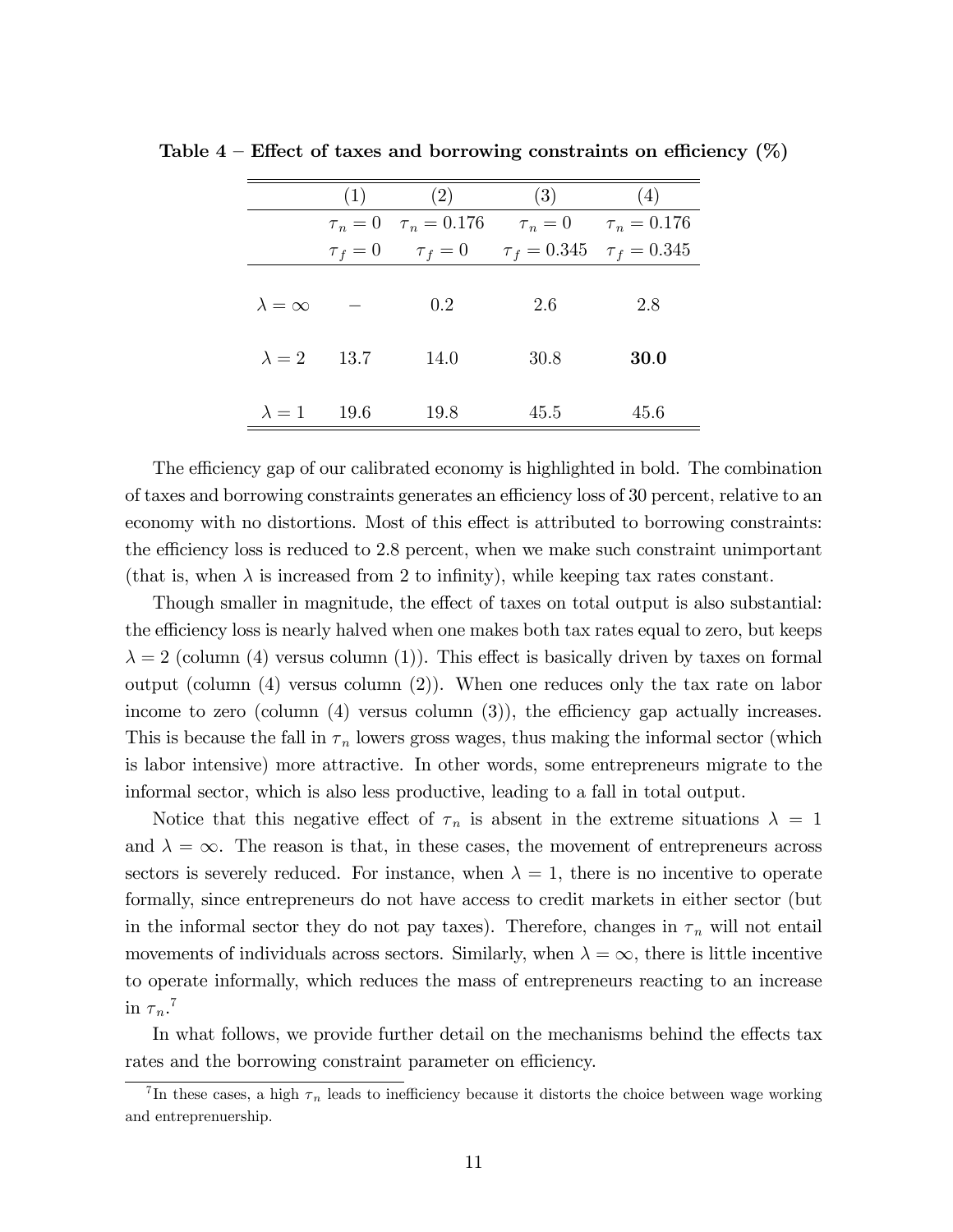#### 4.1.1 Changes in  $\lambda$

We now analyze the impacts of changing the borrowing constraint parameter on formalization and efficiency. Figure 3 displays percentage changes in total output, as well as formal and informal output (relative to our baseline calibration, i.e.,  $\lambda = 2$ ). Increasing  $\lambda$  implies that individuals in the formal sector have more access to credit. This sector, as a result, becomes more attractive, leading to a decrease in informal output. Total output rises because of two channels: (i) the intensive margin, that is, individuals that maintain their status of formal entrepreneurs (constrained) and can expand their scale since there is more credit available, and (ii) the extensive margin, that is, individuals that switch from the other two occupations and become formal entrepreneurs.

Table 4 decomposes the impact on total output into these two margins.<sup>8</sup> We also show the share of output produced in the informal sector, as well as the share of each occupation in the population. For instance, raising  $\lambda$  from 2 to 2.5 leads to a 20 percent increase in total output; the share of informal sector decreases from 22 to 15.4%. This effect comes mostly from the extensive margin, i.e., from individuals that become formal entrepreneurs as a result of an increase  $\lambda$  – specifically from entrepreneurs that leave the informal sector, since the share of wage workers is relatively constant across different values of  $\lambda$ .

| $\lambda$                   | 1.0     | 1.25    | 1.5     | 2.0  | 2.5  | 3.0   | 3.5   |
|-----------------------------|---------|---------|---------|------|------|-------|-------|
| $\Delta$ Total output       | $-37.0$ | $-31.0$ | $-24.1$ |      | 20.0 | 29.3  | 32.9  |
| Intensive margin            | $-2.3$  | $-1.6$  | $-1.1$  |      | 2.6  | 5.7   | 8.0   |
| Extensive margin            | $-34.7$ | $-29.4$ | $-23.0$ |      | 17.4 | 23.9  | 25.0  |
|                             |         |         |         |      |      |       |       |
| Share of informal output    | 100.0   | 58.3    | 35.8    | 22.0 | 15.4 | -14.6 | -13.1 |
|                             |         |         |         |      |      |       |       |
| <i>Occupational choices</i> |         |         |         |      |      |       |       |
| Wage workers                | 65.2    | 65.2    | 65.4    | 65.0 | 65.1 | 65.2  | 65.4  |
| Formal entrepreneurs        | 0.0     | 3.0     | 11.3    | 18.4 | 20.3 | 22.1  | 24.3  |
| Informal entrepreneurs      | 34.8    | 31.8    | 23.3    | 16.6 | 14.6 | 12.7  | 10.3  |

Table 5 – Effects of changing the borrowing constraint parameter  $(\%)$ 

<sup>8</sup>To calculate the intensive margin, we add the change in output across entreprenuers that did not alter their occupational choices as a result of a different value for  $\lambda$ . The intensive margin is the change in production from entreprenuers that did alter their status.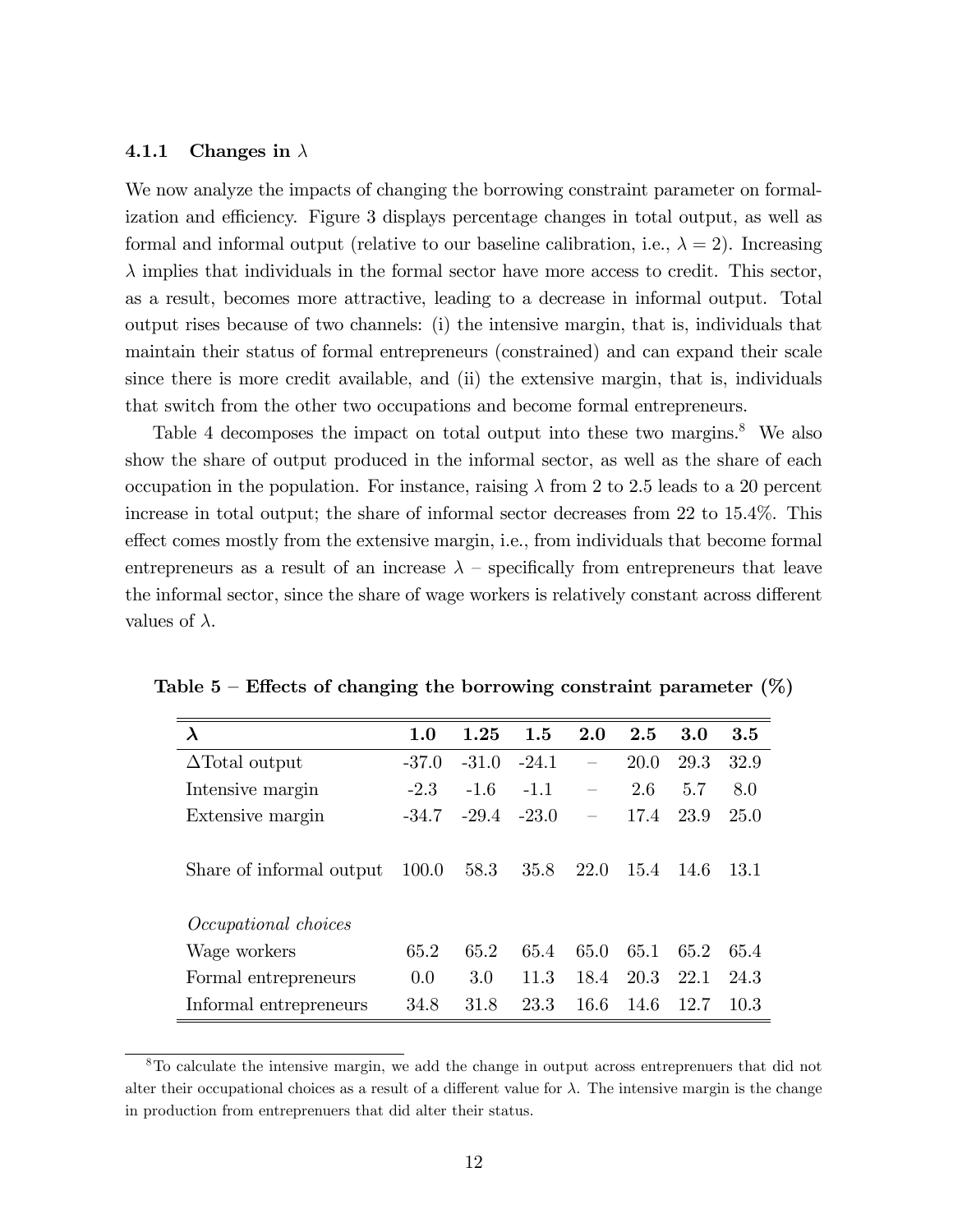#### 4.1.2 Changes in  $\tau_f$

Table 5 and Figure 4 perform a similar exercise, but for changes in  $\tau_f$ . As a result of increasing taxes on formal businesses, some individuals find more profitable to operate informally. Therefore, output in the informal sector rises at the expense of output in the formal sector. Moreover, nearly  $100\%$  of such effect comes from the extensive margin. Notice that the model is quite sensitive in this dimension. For instance, if  $\tau_f$  rises by 0.5 percentage points, the informal sector share in total output jumps from 22 to  $31.6\%$ <sup>9</sup> Total output falls as a result, as some entrepreneurs switch to a less productive technology when they move to the informal sector. The share of wage workers also increases in response to higher taxation on formal entrepreneurs. This is because the expansion of the informal sector (which is labor intensive) is associated with an increase in wages. As a result, some individuals switch to this occupation.

| 32.0        | 33.0 | 34.0 | 34.5        | 35.0   | 36.0    | 37.0    |
|-------------|------|------|-------------|--------|---------|---------|
| 29.0        | 19.6 | 2.1  |             | $-3.5$ | $-13.4$ | $-19.3$ |
| <b>29.0</b> | 19.6 | 2.1  |             | $-3.5$ | $-13.4$ | $-19.3$ |
| 4.6         | 11.4 | 20.3 | <b>22.0</b> | 31.6   | 49.7    | 61.9    |
|             |      |      |             |        |         |         |
| 64.2        | 64.6 | 64.8 | 65.0        | 65.3   | 65.7    | 66.0    |
| 26.0        | 21.7 | 20.4 | 18.4        | 11.9   | 7.5     | 4.1     |
| 9.8         | 13.7 | 14.8 | 16.6        | 22.8   | 26.8    | 29.9    |
|             |      |      |             |        |         |         |

Table 6 – Effects of changing taxation on formal businesses  $(\%)$ 

#### 4.1.3 Changes in  $\tau_n$

Table 6 and Figure 5 exhibit results regarding changes in labor income taxation. As previously noted, an increase in  $\tau_n$  raises efficiency, because it makes gross wages higher and, as a result, reduces relative profitability in the informal sector (which is more labor intensive). This induces some entrepreneurs to move to the formal sector, where the technology is more productive. This effect appears in the extensive margin, which is positive for increases in  $\tau_n$ . The intensive margin, nonetheless, goes in the opposite

<sup>&</sup>lt;sup>9</sup>For this reason, we chose values of  $\tau_f$  very close to each other in Table 5.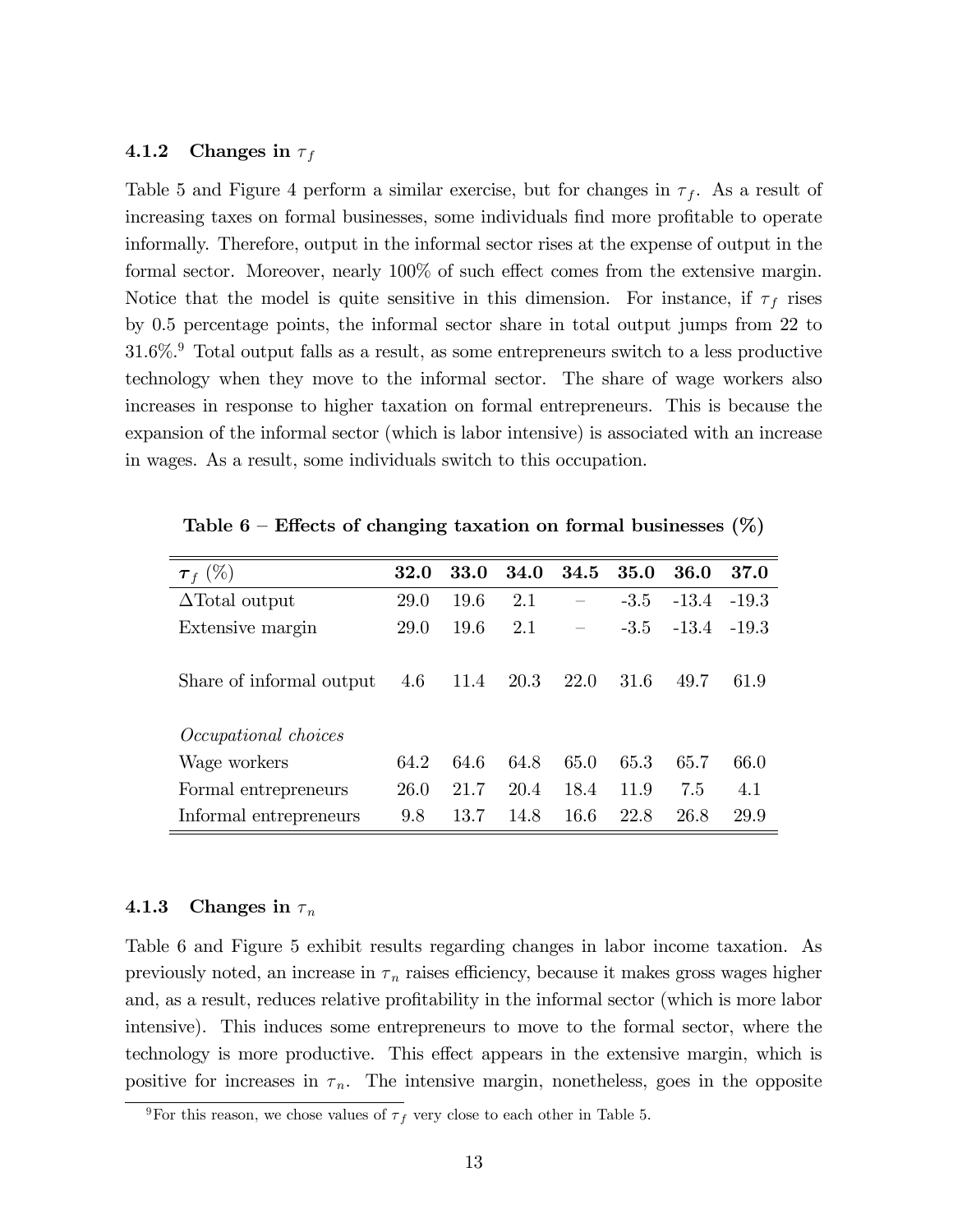direction, since entrepreneurs that do not switch sectors face higher costs, thus reducing their scale. Moreover, net wages fall, thus reducing the share of individuals that opt for wage working.

| $\bm{\tau}_n~(\%)$                   | $2.0\,$ | 7.0    | <b>13.0</b> | 17.6 | 22.0   | 25.0   | 30.0   |
|--------------------------------------|---------|--------|-------------|------|--------|--------|--------|
| $\Delta$ Total output                | $-1.0$  | $-0.7$ | $-0.3$      |      | 0.9    | 1.4    | 5.5    |
| Extensive margin                     | 0.4     | 0.6    | 0.3         |      | $-0.2$ | $-0.6$ | $-1.1$ |
| Intensive margin                     | $-1.5$  | $-1.3$ | $-0.6$      |      | 1.2    | 2.0    | 6.6    |
|                                      |         |        |             |      |        |        |        |
| Share of informal output $24.7$ 24.1 |         |        | 23.4        | 22.0 | 21.0   | 18.3   | 17.2   |
|                                      |         |        |             |      |        |        |        |
| Occupational choices                 |         |        |             |      |        |        |        |
| Wage workers                         | 67.3    | 66.9   | 65.7        | 65.0 | 64.8   | 63.8   | 62.0   |
| Formal entrepreneurs                 | 15.4    | 16.1   | 17.4        | 18.4 | 19.1   | 20.2   | 23.1   |
| Informal entrepreneurs               | 17 3    | 17.0   | 16.9        | 16.6 | 16.1   | 16.0   | 14.9   |

Table  $7$  – Effects of changing taxation on labor income  $(\%)$ 

In spite of the efficiency gains, increasing labor taxation worsens income inequality in the model, since most individuals are wage workers. In the following subsession, we discuss the distributional effects of changes in taxation and in the borrowing constraint parameter.

#### 4.2 Implications for inequality

We measure inequality by the income Gini coefficient, which is equal to 0.469 in our baseline calibration. In other words, the model is able to generate considerable inequality, despite not featuring differences in labor productivity (in the data, the average Brazilian Gini index is equal to 0.562 during the 2003-2009 period). Table 7 is analogous to Table 4, but shows the impact of tax rates and the borrowing constraint parameter on income inequality in the model. As in the case of efficiency, the highest reduction in inequality occurs when one eliminates the credit market friction (that is, comparing  $\lambda = 2$  and  $\lambda = \infty$  in column (4)). Inequality also falls when we make the tax rate on labor income equal to zero (column (4) versus column (3)), but rises when we set the tax on formal enterprises at zero (column (4) versus column (2)).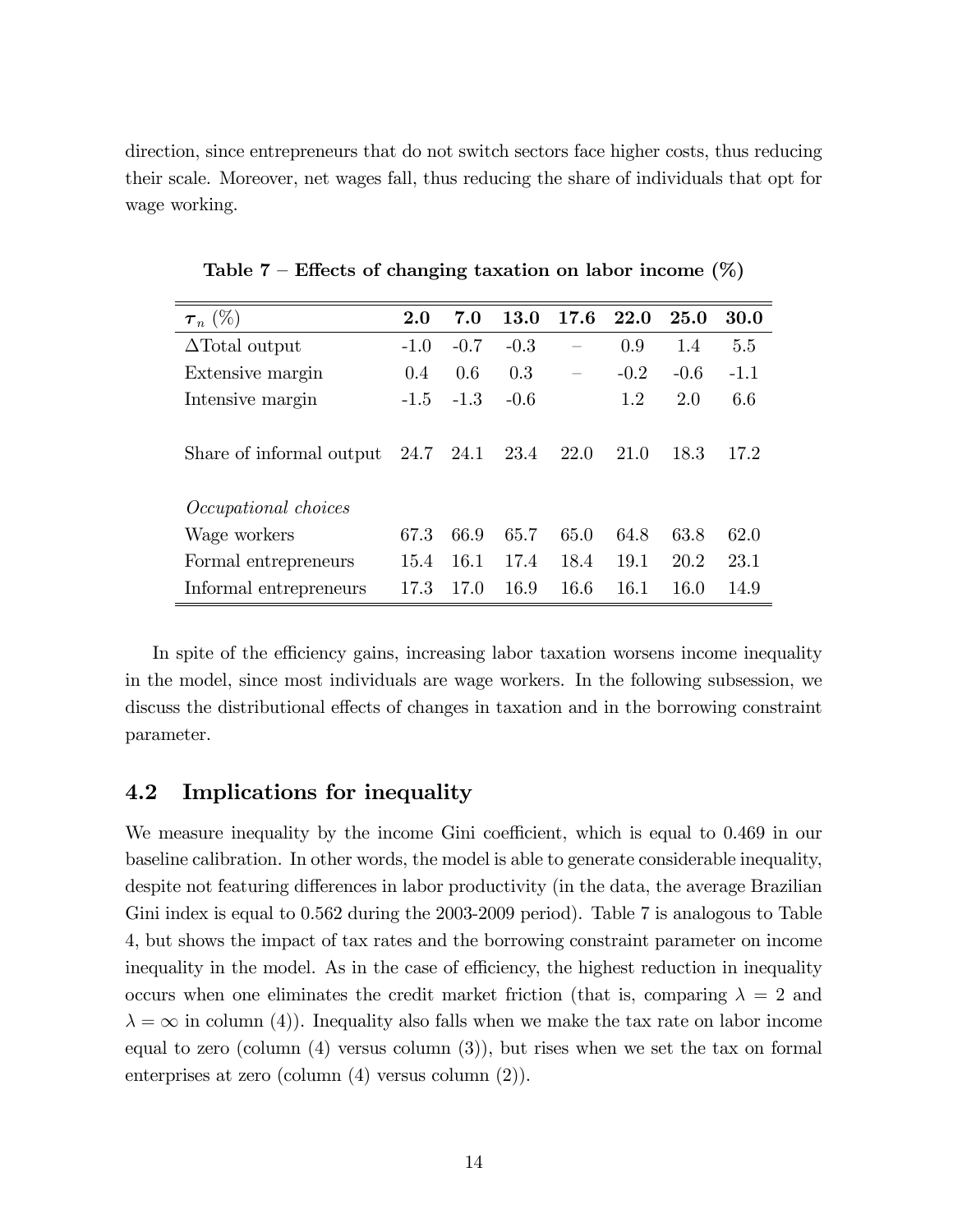|                    | (1)        | (2)              | (3)        | (4)                               |
|--------------------|------------|------------------|------------|-----------------------------------|
|                    | $\tau_n=0$ | $\tau_n = 0.176$ | $\tau_n=0$ | $\tau_n = 0.176$                  |
|                    | $\tau_f=0$ | $\tau_f=0$       |            | $\tau_f = 0.345$ $\tau_f = 0.345$ |
|                    |            |                  |            |                                   |
| $\lambda = \infty$ | 0.399      | 0.475            | 0.375      | 0.439                             |
|                    |            |                  |            |                                   |
| $\lambda = 2$      | 0.451      | 0.499            | 0.446      | 0.469                             |
|                    |            |                  |            |                                   |
| $\lambda = 1$      | 0.423      | 0.489            | 0.413      | 0.456                             |

Table  $8$  – Effect of taxes and borrowing constraints on inequality

Furthermore, notice that the parameter  $\lambda$  has a non-monotonic effect on the Gini coefficient: raising  $\lambda$  from 1 to 2 increases income inequality, but increasing  $\lambda$  further to infinity reduces this index. The relationship follows an inverted-U, where inequality peaks at  $\lambda$  roughly equal to 2.2.

This follows because  $\lambda$  has two contradicting effects on wages (and, therefore, inequality, since most individuals choose wage working in this economy). On the one hand, relaxing borrowing constraints boosts labor demand, as firms in the formal sector are able to reach larger scales of production. On the other hand, the increase in  $\lambda$  induces movements of entrepreneurs from the informal to the formal sector, which lowers labor demand since informal firms operate a labor-intensive technology. When  $\lambda$  is close to one (and all output is produced in the informal sector), the second effect dominates. As  $\lambda$  increases further, the first effect becomes more important.

A smaller tax rate on labor income lowers efficiency, but reduces inequality, since the net wage falls in response to higher  $\tau_n$ . The opposite occurs for reductions in  $\tau_f$ : this stimulates the migration from the informal to the formal sector, which increases total output but reduces the wage (since the informal sector is labor intensive).

## 5 Concluding remarks

This paper analyzed the effect of taxation and credit market frictions on occupational choice, aggregate efficiency and income inequality, in an environment where a large fraction of output is produced in the informal sector. In particular, we extended the model of Evans and Jovanovic (1989) to consider two sectors: the formal sector, in which entrepreneurs have limited access to credit markets, but have to pay taxes; and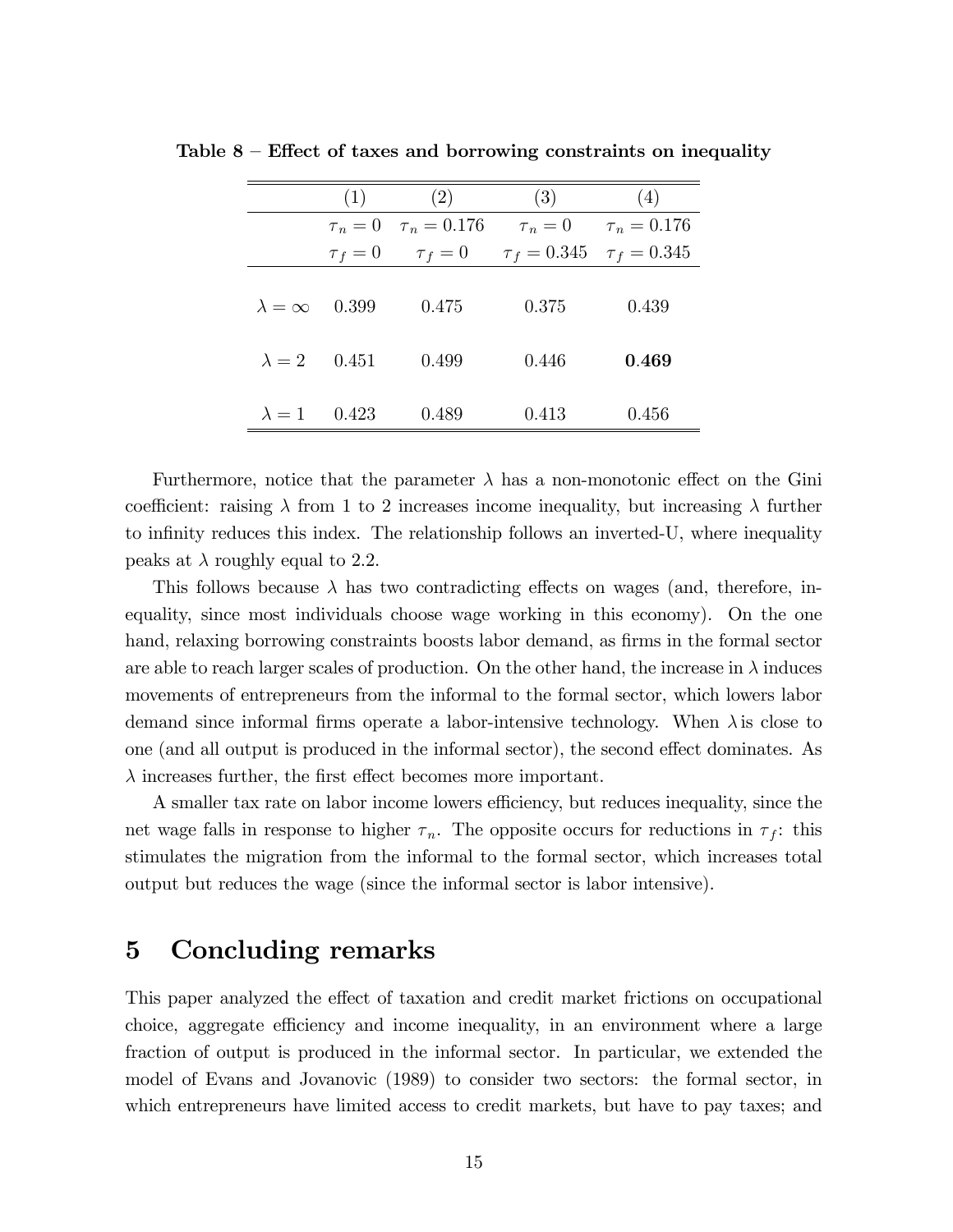the informal sector, in which entrepreneurs can evade the payment of taxes, but have to rely exclusively on their wealth to finance their capital. Individuals are heterogeneous on their wealth and entrepreneurial talent, and have to decide between three occupations: wage worker, entrepreneur in the formal and entrepreneur in the informal sector. In addition, the informal sector is both less productive and more labor intensive than the formal sector.

The model is calibrated to approximate features of the Brazilian economy in the 2000s. For our baseline parameters, the frictions included in the model are able to generate a considerable degree of inefficiency: total output is 30 percent below that of an economy with no distortions. This is largely attributed to credit frictions, but taxes on formal businesses are also important. Relaxing such frictions can the have a considerable impact on total output, mostly because it induces entrepreneurs to switch to the formal sector, which features a superior technology.

Regarding income distribution, removing all frictions also reduces inequality. This comes from relaxing borrowing constraints and lowering taxes on labor income. Lowering taxes on formal businesses improves aggregate efficiency, but worsens income inequality.

# References

- [1] Amaral, P. S.; Quintin, E.  $(2006)$ . "A competitive model of the informal sector." Journal of Monetary Economics 53: 1541-1553.
- [2] Banerjee, A. V.; Moll, B. (2010). "Why does misallocation persist." American Economic Journal: Macroeconomics 2: 189-206.
- [3] Blanchflower, D.; Oswald, A. J. (1998). "What makes an entrepreneur." Journal of Labor Economics 16: 26-60.
- [4] Buera, F. (2008). "Persistency of poverty, financial frictions and entrepreneurship." Mimeo.
- [5] Cagetti, M.; De Nardi, M.  $(2006)$ . "Entreprenuership, frictions and wealth." *Journal* of Political Economy 114: 835-870.
- [6] Davies, J. B.; Sandstrom, S.; Shorrocks, A.; Wolf, E. N. (2011). "The level and distribution of global household wealth" *Economic Journal* 121: 223-254.
- $[7]$  Evans, D.; Jovanovic, B.  $(1989)$ . "An estimated model of entrepreneurship choice under liquidity constraints." Journal of Political Economy 97: 808-827.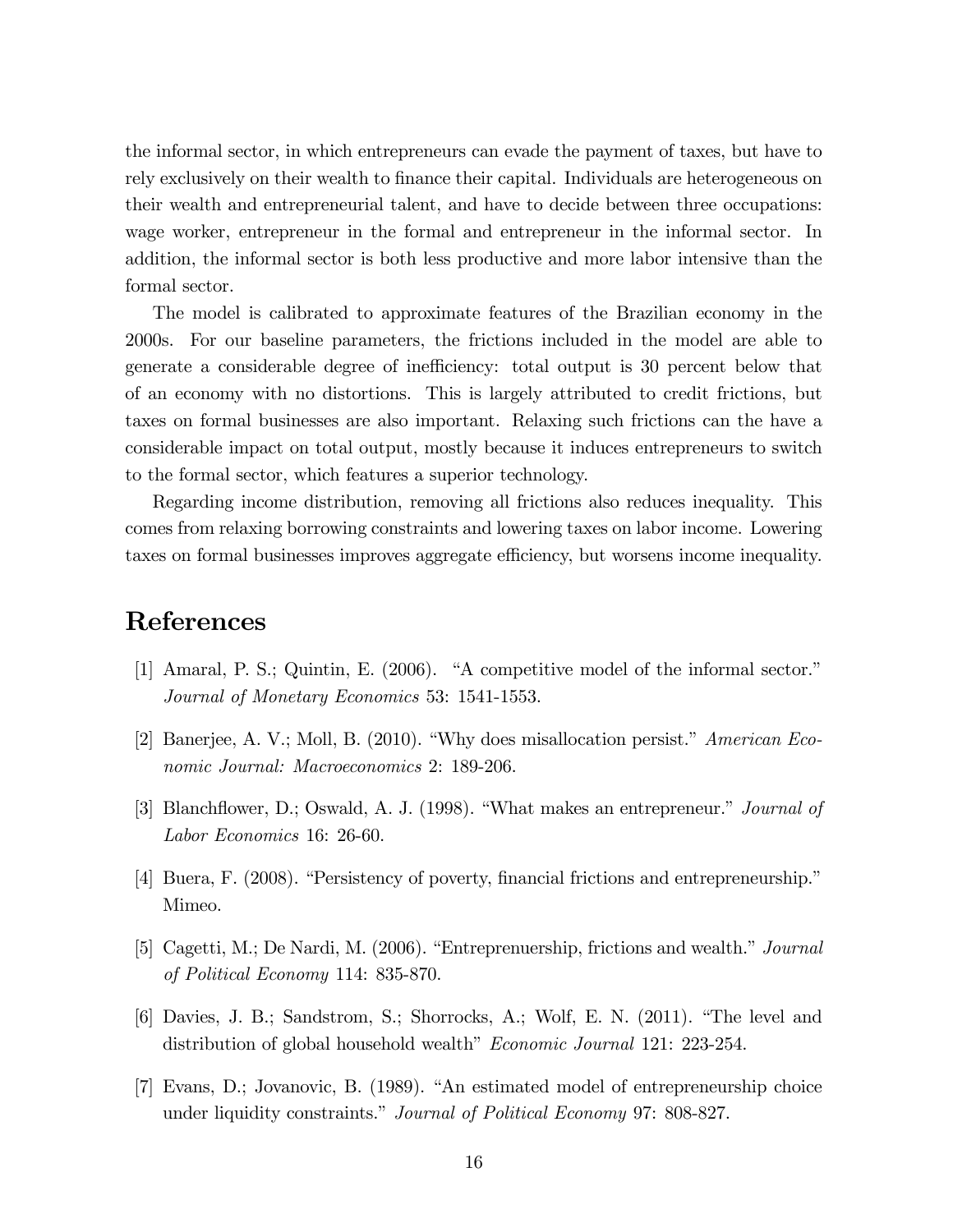- [8] Gasperini, B. O. (2010). Crédito e empreendedorismo: confrontando eventos agregados e microdados. MA Thesis, Department of Economics, University of Sao Paulo, Brazil.
- [9] Gollin, D. (2002). "Nobody's business but my own: self-employment and small enterprise in economic development." Journal of Monetary Economics 55: 219-233.
- [10] Hsieh, C.; Klenow, P. (2007). "Misallocation and manufacturing TFP in China and India." Quarterly Journal of Economics 124: 1403-1448.
- $[11]$  Jeong, H.; Townsend, R. M. (2007). "Sources of TFP growth: occupational choice and financial deepening. *Economic Theory* 32: 179-221.
- [12] Lucas, R. (1978). "On the size distribution of business firms." The Bell Journal of Economics 9: 508-523.
- [13] De Paula, A.; Scheinkman, J. A. (2009). "The informal sector: an equilibrium model and some empirical evidence from Brazil." Penn Institute for Economic Research, Working Paper.
- [14] Paulson, A. L.; Townsend, R. M.  $(2004)$ . "Entrepreneurship and financial constraints in Thailand." Journal of Corporate Finance 10: 229-262.
- [15] Paulson, A. L.; Townsend, R. M.; Karaivanov, A. (2006). "Distinguishing limited liability from moral hazard in a model of entrepreneurship." Journal of Political Economy.114: 644-671.
- [16] Pereira, F. M.; Ellery Jr., R. G. (2011). "Política fiscal, choques externos e ciclo econômico no Brasil." Economia 12: 445-474.
- [17] Pessoa, S.; Pessoa, S. M. (2006). "Ataque tributário à informalidade." Cepal.
- [18] Rauch, J. E.  $(1991)$ . "Modelling the informal sector formally." *Journal of Develop*ment Economics 35: 33-47.
- [19] Restuccia, D.; Rogerson, R.  $(2008)$ . "Policy distortions and aggregate productivity with heterogeneous plants." Review of Economic Dynamics 11: 707-720.
- [20] Schneider, F. (2005). "Shadow economies around the world: what do we really know?" European Journal of Political Economy 21: 598-642.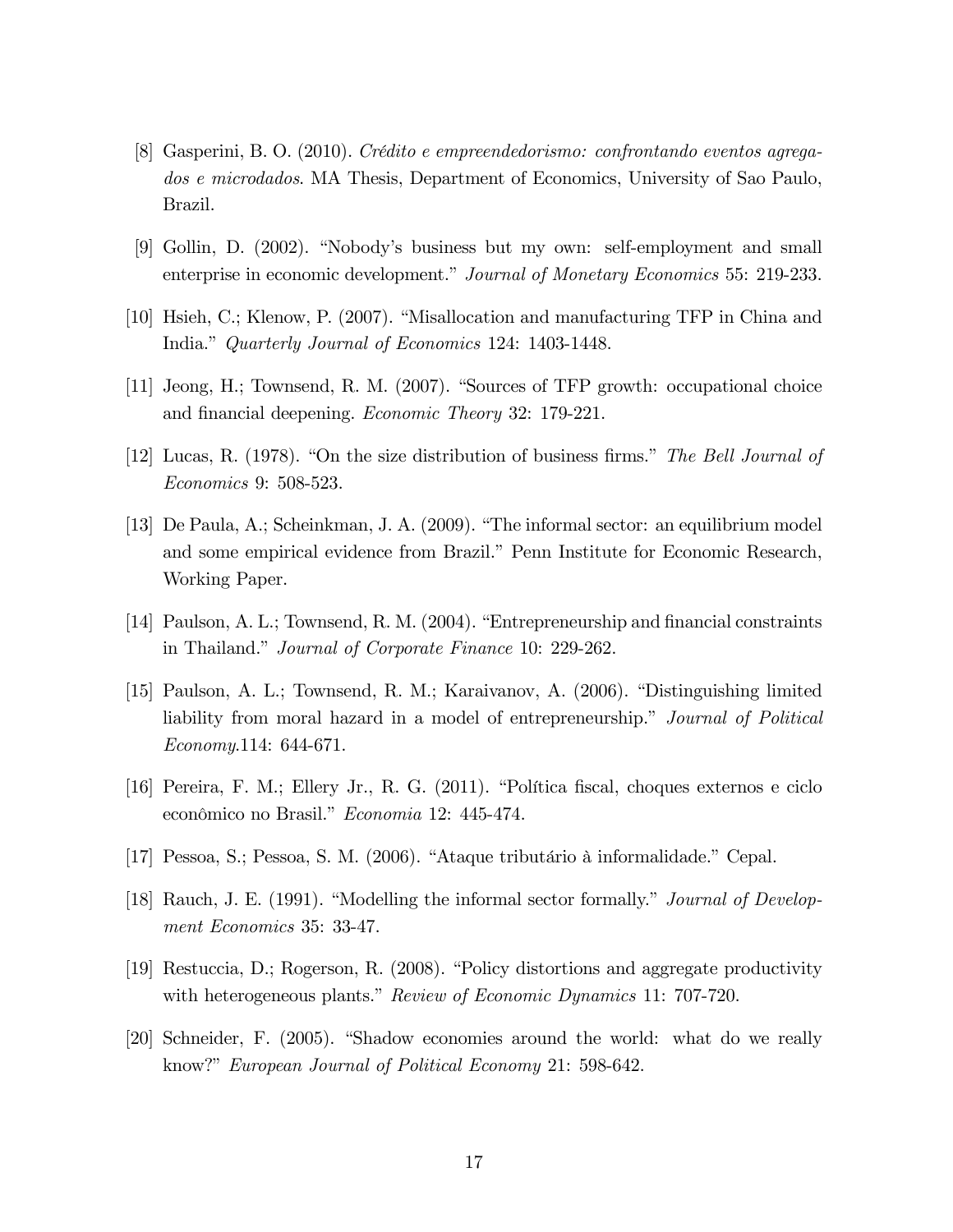# Appendix



(a) no distortions (b) credit constraints on formal entrepreneurs

Figure 1: Occupational choices (without the informal sector)



Figure 2: Occupational choices (introducing the informal sector)